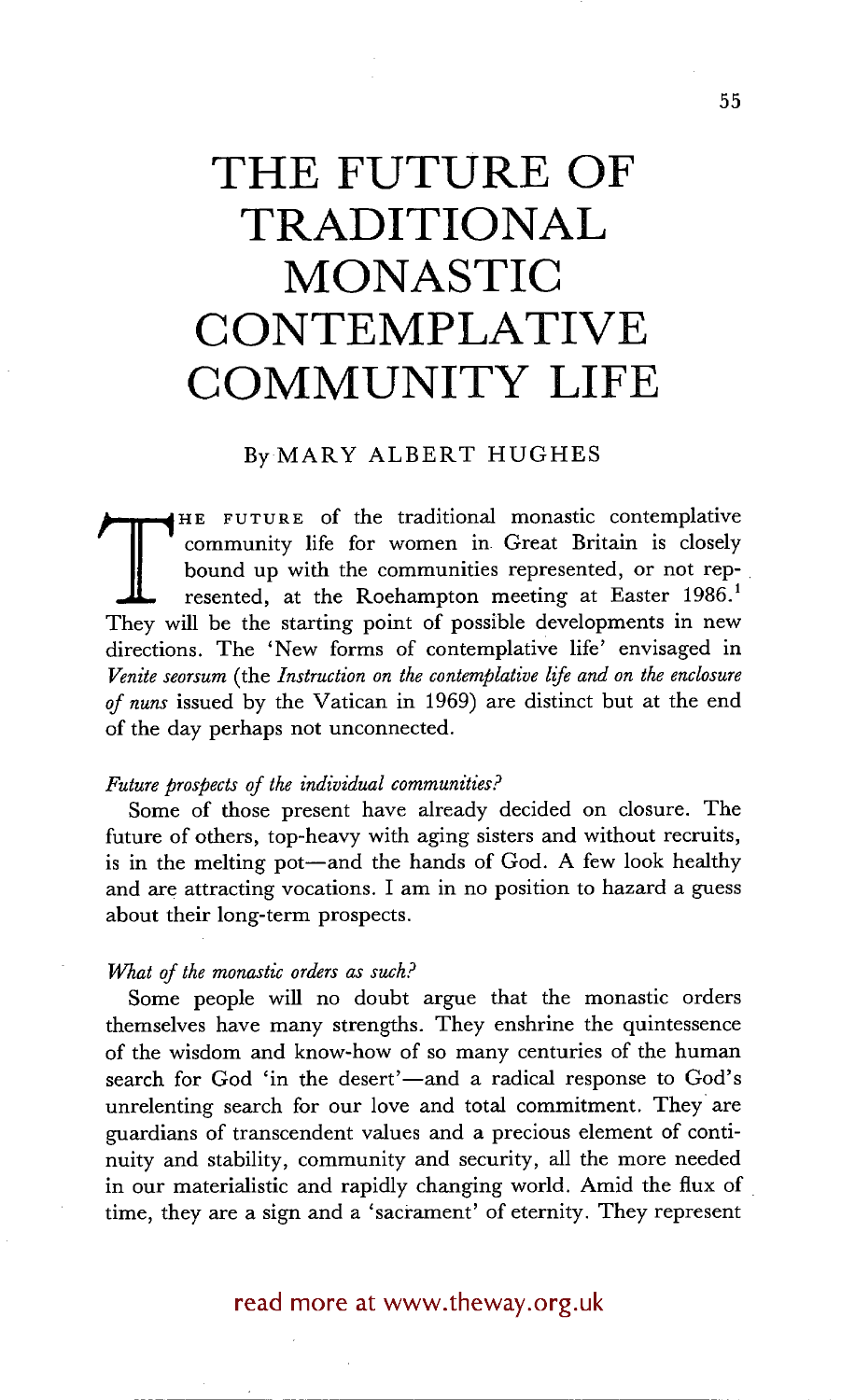an irreplaceable part of the Christian heritage and the Western culture which they have done so much to create and preserve. They have been there so long, almost as long as the Church itself. Surely they *must* last as long as the Church does?

And yet: given the present age-ranges and the rates of recruitment and fallout, it seems inevitable, humanly speaking, that this type of monastic contemplative community will die out in the forseeable future. The relatively few women who are attracted to this way of life and the large percentage of fall-out among those who try it, raise the question of whether it is ill-suited to the modern temperament, physique and mentality. Trends in society such as materialism; instability in family and other relationships; mobility in jobs; habits of travel; instant satisfactions of every sort; the environment of noise--all these would seem to offer no promising seed-bed for vocations to this way of life. And yet there is a 'God-shaped hole' in every human being, and a reaction could set in, leading to a new 'flight from the world' into the monastic deserts of today and tomorrow.

## *Does it matter if it has a future or not?*

In traditional form, monastic life represents something precious in the Christian heritage. But 'the old order changeth yielding place to new, and God fulfils himself in many ways, lest one good custom should corrupt the world'. If it dies out, a unique vocation and life-style will have been lost (as the Travelling People say of theirs!). But it may be that other essential values of the monastic vocation are obscured behind out-of-date cultural laws and customs, and that this 'traditional' expression will have to die to allow the gospel values, which inspired both the first monks and all subsequent monastic reformers, to be re-incarnated in our times.

#### *Diversity in unity*

Those present at Roehampton had a strong sense of being *one body* of contemplative women in Great Britain and strongly affirmed the value of the contemplative vocation. But underlying the somewhat euphoric experience of unity, many of the participants and observers sensed differences of understanding and meaning concerning both the essence of the monastic contemplative life and the sort of life-style and relationships compatible with it.

Some of the differences of opinion and seeming differences of position stem from differences of languages. We do not all mean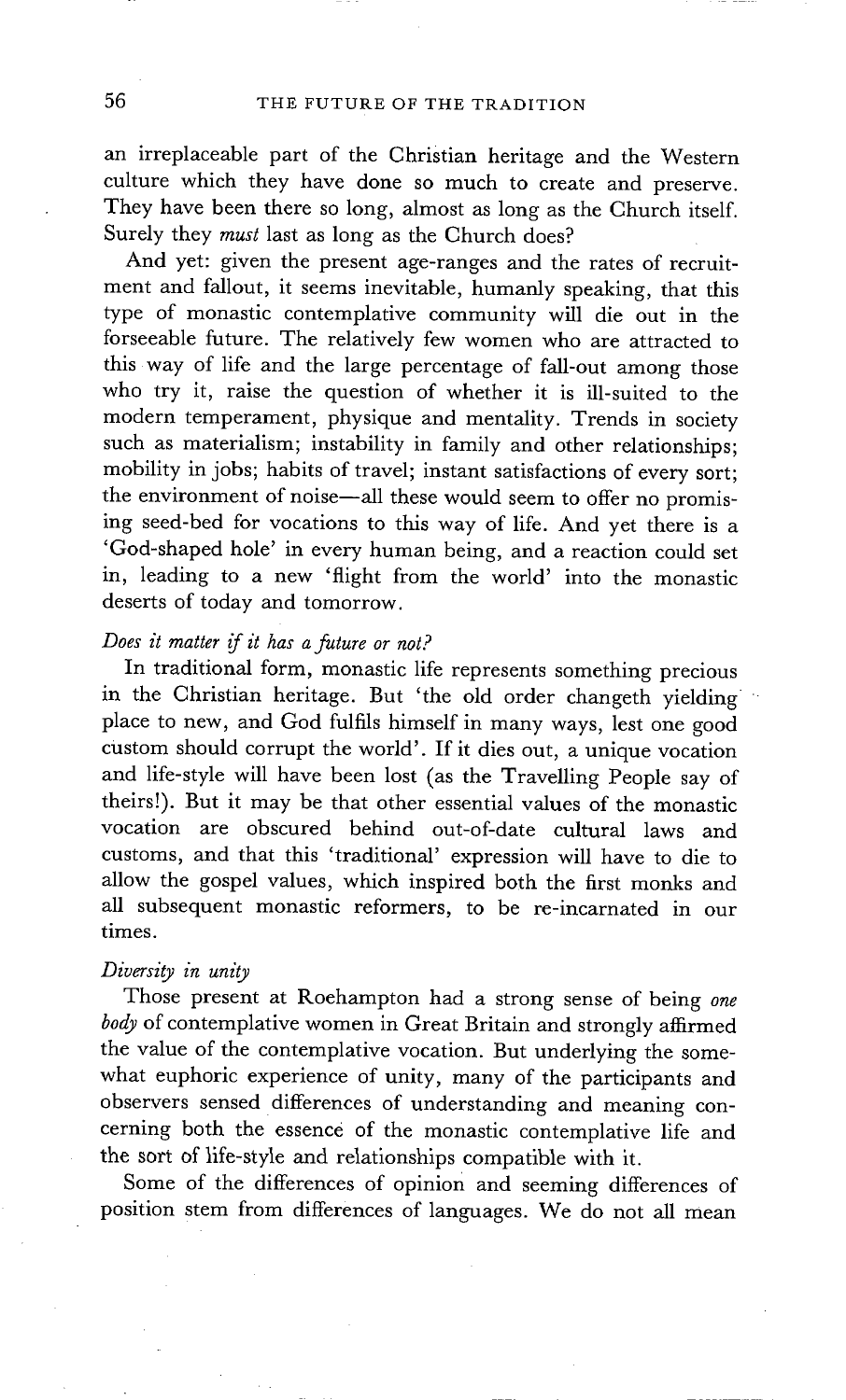the same thing by such words as 'traditional', 'monastic', 'contemplative', 'enclosure'. In different contexts, cultural, theological, philosophical, canonical, psychological, or in different schools of spirituality 'people are saying different things about different things while thinking that they are talking about the same thing'. 'Monastic' does not have the same meaning for the Benedictine as for members of the medieval mendicant orders whose founders deliberately dropped some traditional monastic observances, as for example the vow of stability or the abbatial form of government. For many Dominicans 'contemplation' is primarily an intellectual activity; others would see it as affective or even imaginative. Perhaps it would help if, through the experience of what they have in common, the various traditions became more aware of their individual emphases, and asked whether they are sometimes clinging to structures and practices which in fact conflict with their own tradition, having originated later and perhaps with different goals.

But there are differences going deeper than language. The Council document *Perfectae caritatis (7)* said that 'the contemplative institutes are entirely ordered towards contemplation, in such wise that their members give themselves over to God alone in silence and solitude, in constant prayer and willing penance'. This was followed up by a further *Instruction on the contemplative life and on the enclosure of nuns (Venite seorsum* 1969) which states that the distinguishing mark of contemplative life is 'withdrawal from the world for the sake of leading a more intense life of prayer in solitude' and which sets the silence and solitude physically and canonically within 'papal enclosure'. This 'is to be regarded as an ascetical regulation particularly consistent with the special vocation of nuns, in that it is the sign, the safeguard and the characteristic form of their withdrawal from the world'. If withdrawal and strict enclosure *are*  the keynotes of contemplative life, I find it difficult to envisage any long-term future for the monastic life for women in this form-unless some outstandingly 'traditional' communities can be kept going by a sort of 'preservation order'.

When 42.2% of the contemplative communities did not accept the invitation to the Roehampton meeting, many were affirming this understanding of the monastic contemplative vocation. Some were too few in numbers to spare the people; some voted to stay away and then regretted it . . . 'But some again did not come *out of a genuine conviction that meetings are in general incompatible with the contemplatives' commitment to silence and recollection'.2*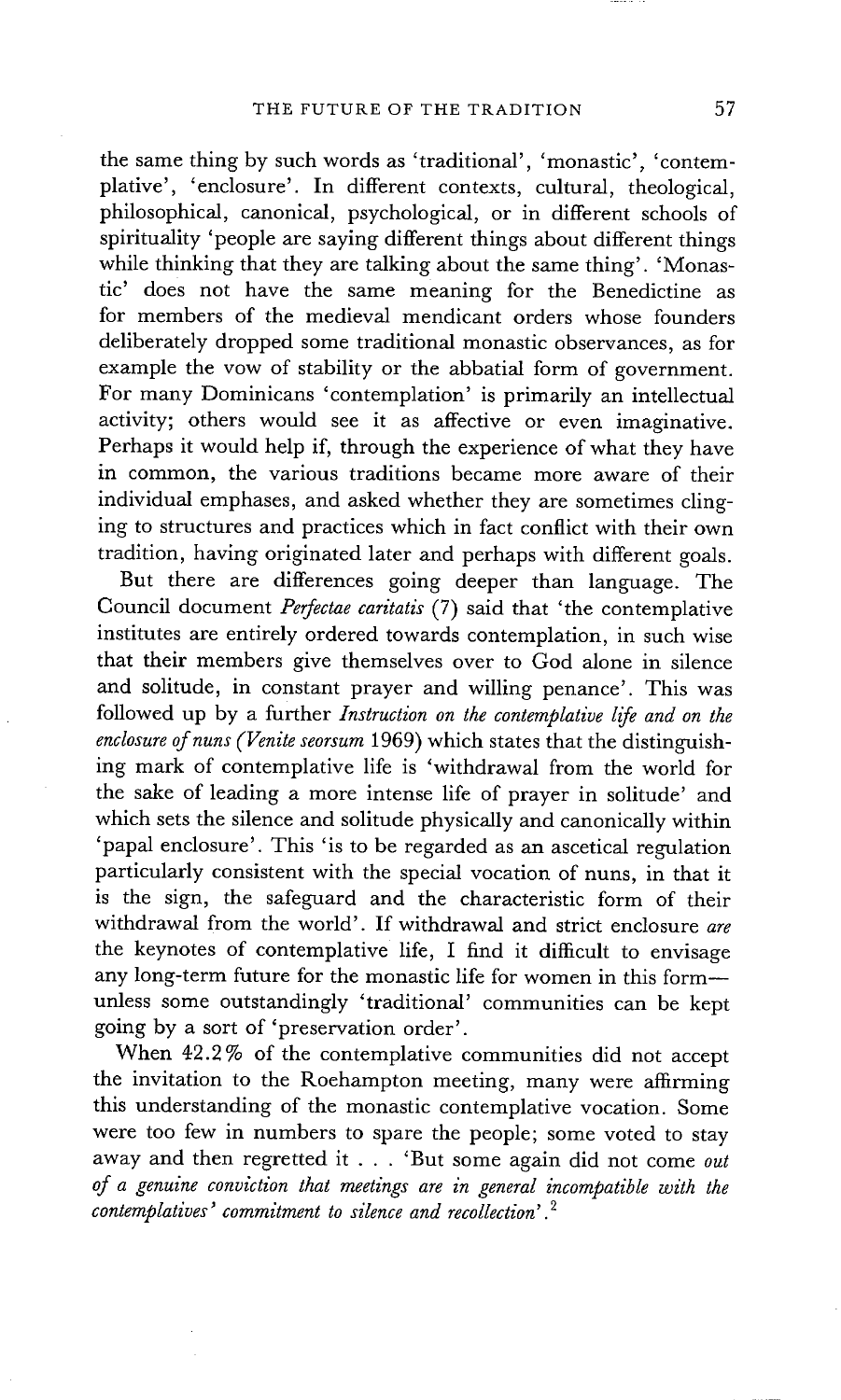### *Withdrawal and enclosure in the monastic tradition*

'Withdrawal from the world for the sake of leading a more intense life of prayer in solitude' *(Venire seorsum* S 1) is all of a piece with the flight to the desert of the first monks, and today it appears to be the more 'traditional' communities with a stricter enclosure and ascetical regime who are attracting recruits. Some spiritually generous persons still feel that for them the way to holiness and a deeper prayer life is to escape from the smothering materialism of a secular society, challenging its assumptions and goals by a regime of radical renunciation and austerity.

Yet this withdrawal is only one element in the monastic tradition, originating in a particular religious and cultural context which is by no means the same as the present one. Today's world may call for the witness of other strands of the tradition: the reality of the spiritual; the invisible world of faith; the thirst for the Absolute, that is God, under whatever guise he may be sought; the basic human need for community and the value of a family life-style even in religious institutions.

And what does the sign of material enclosure signal to the world today? Sociologists will associate it with 'total institutions' like prisons and hospitals. For a nurse friend it conjured up images of pregnancy, being chairbound or under house arrest, agoraphobia, schizophrenia, compulsory confinement in a mental hospital, complete self-centredness--that is to say looking inwards in the wrong way. And what does it say to those who know from personal experience of racism and apartheid, the evil and inhumanity to which exclusive, separatist and elitist principles can lead?

It has been said that 'the strength of a tradition can be measured by its openness to criticism'.<sup>3</sup> Vatican II, with its statement that 'the manner of life, of prayer and of work in religious communities should be in harmony with the present-day physical and psychological condition of the members' *(Perfectae caritatis),* threw open to criticism the whole style of monastic asceticism, not least of enclosure. At the end of the day some contemplatives can still say with conviction 'if the Church wants it, we will do it'.<sup>4</sup> Others, like myself, believe that an alternative and complementary orientation is called for, and that the monastic tradition is strong enough to bear this: an orientation that makes visible, and is a sign of the positive, incarnational values of the gospel message; that affirms that when God made the world God saw that it was very good;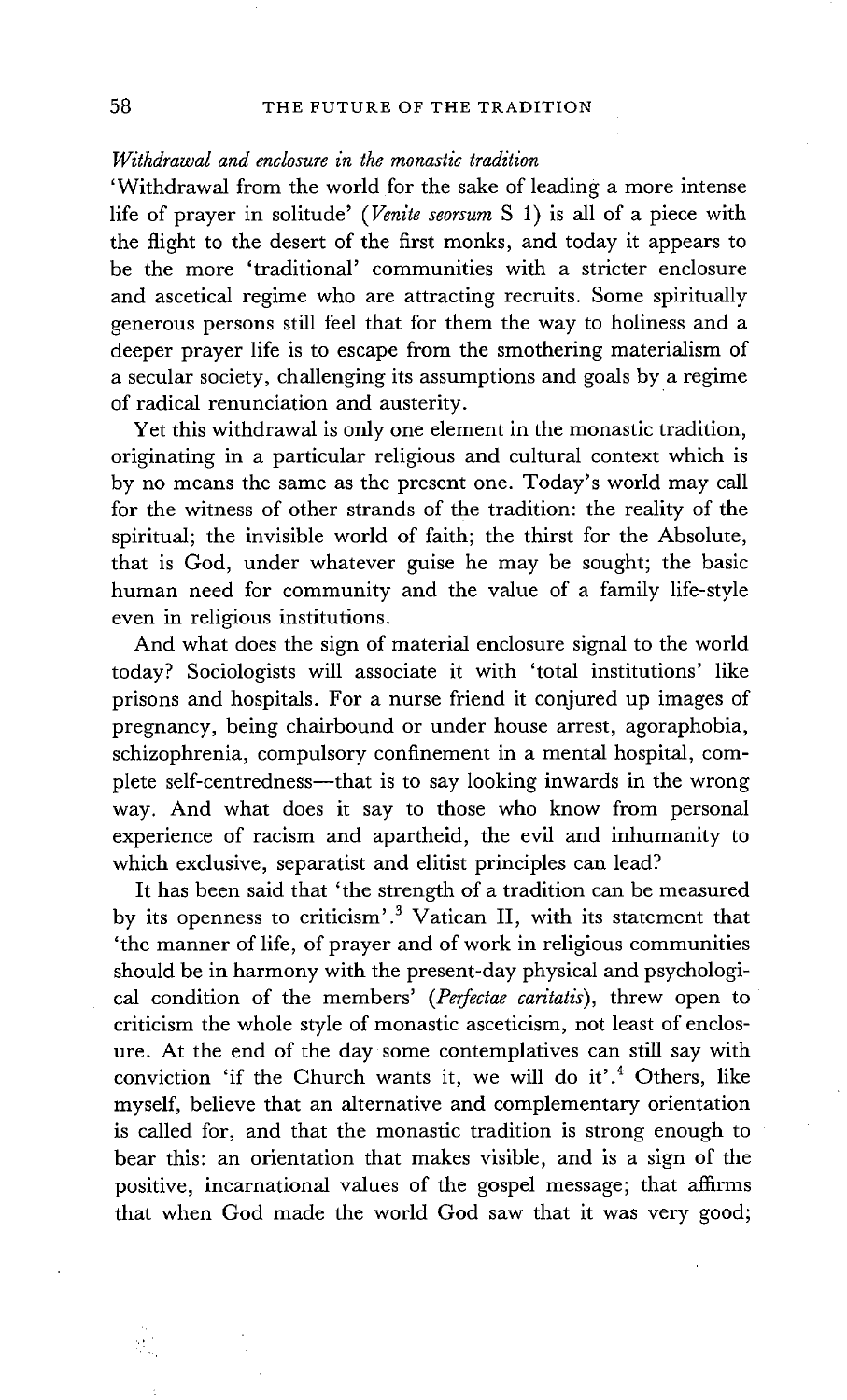that he loved it so much and sent his Son to redeem it by becoming part of it, and transfiguring it into his heavenly kingdom.

It is true that Christ was 'a sign that shall be contradicted' so that Christian and monastic 'prophecy' can expect to share in that ambivalence. But he came 'breaking down the walls of partition', removing barriers, not setting them up. How can monastic contemplatives be a sign of this?

#### *That they all may be one*

Movements of convergence are at work in the contemporary world. People of all faiths and none are being brought closer together by threats to the future of our civilisation and even to the survival of life on our planet. There is a growing awareness, greatest among young people perhaps, of our solidarity with and responsibility for the poor and the suffering, whoever they may be.

Pressed tightly against one another by the increase in their numbers and relationships, forced together by the growth of a common power and the sense of a common travail, the men of the future will in some sort form a single consciousness.

So wrote Teilhard de Chardin, prophetically, in 1924.

Theology matches this concept of solidarity, togetherness, with its own *koinonia*—'communion, fellowship, partnership' ultimately our oneness with God and each other 'in Christ' in the family of the Blessed Trinity. All this is at least part fulfilment of Jesus's preoccupation and praye r during the last hours he spent with his own, on the eve of his death.

The editor invited me to write this article in the belief that my thinking about the future of the monastic contemplative life would be 'of enormous interest and value to our readers'. Ever since the media brought into our monastic enclosures the unforgettable images of Pope Paul VI embracing Orthodox Patriarch Athenagoras, and kneeling in prayer close to the spot to which Jesus brought his disciples to watch and pray with him, my thinking has centred on the idea of the contemplative as the 'sacrament of the praying Christ'. It coloured and gave new meaning to our whole life--almost like a new vision. But now, as I try vainly to find words to express it, the poetry and the magic are gone and the light of glory has faded. The best I can do, I fear, is to make a series of affirmations, acts of faith in things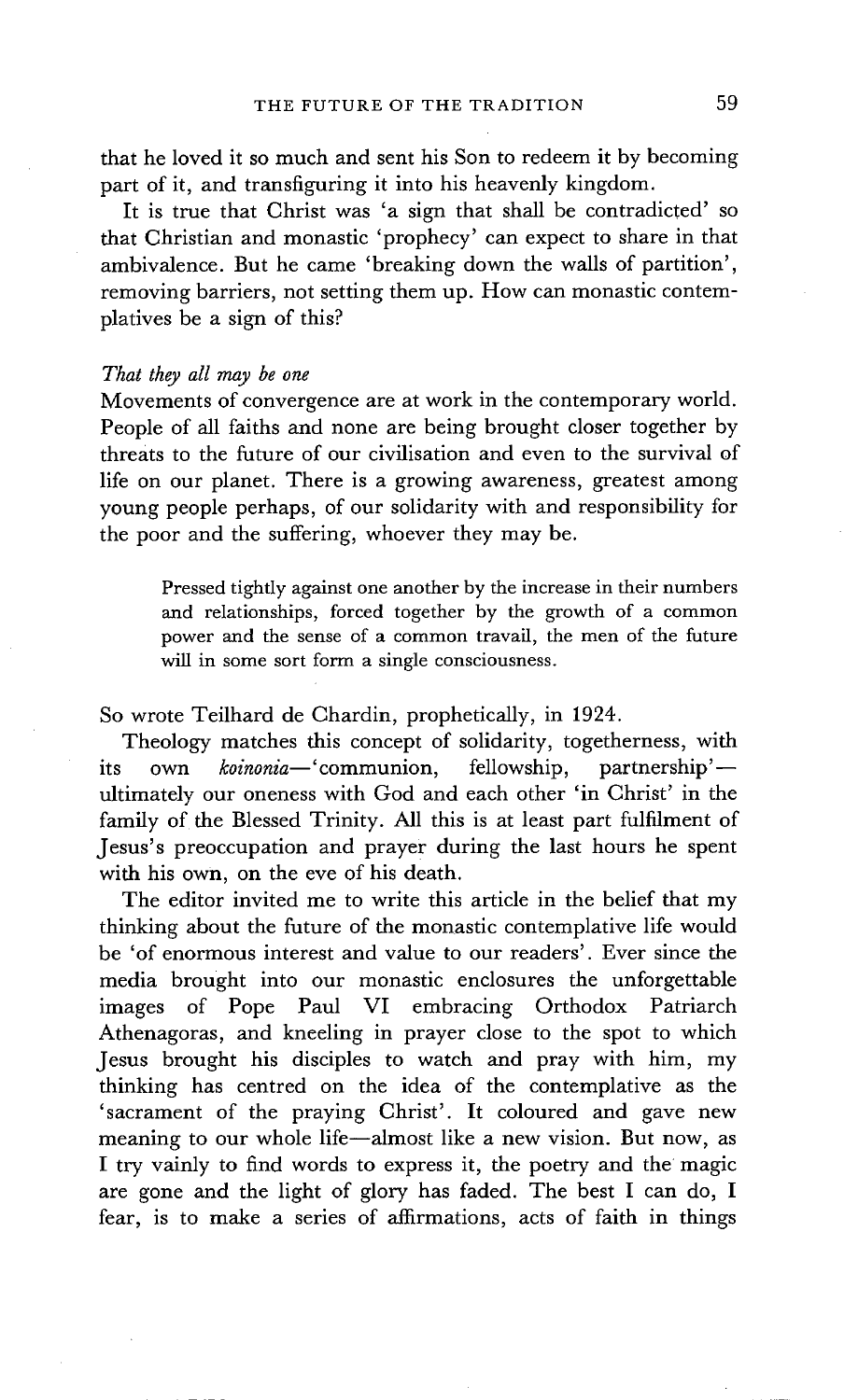which appeared radiantly self-evident when the 'vision' was there, and pray that the Kindly Light may shine through them for some people and lead them on . . . wherever God wishes to lead us.

As I see it, the monastic contemplative community life is the visible, ecclesial embodiment of the 'contemplative dimension', that is, the personal relationship with God at the heart of Christianity, and indeed of all religion and even of our common humanity. Its place is at the spiritual centre of the Church and the local community. I believe that it can be situated there if we re-interpret the concept of 'withdrawal' and work from the 'sacramental' model of the Church found in *Lumen gentium* (1) complemented by *Gaudium et spes* (1). *'In Christ* the Church is, so to speak, the sacrament of intimate union with God and of unity for the whole human race' *(Lumen gentium* 1).

*Intimate union with God:* that is, the contemplative dimension, is the end of every human being and at the heart of the monastic vocation: Christ's union with the Father through prayer. *In Christ*  we are united to the Trinity and to each other. There is no distinction of persons. Any Christian community should start from here. There are different gifts, ministries, functions within the organic oneness in Christ. To the extent that we work from what distinguishes and divides rather than from what unites, we are surely under judgment. In Christ there are no dichotomies between lay/clerical/religious, active/apostolic/contemplative, spiritual/ secular. *In Christ* means that Christ lives in us and we in him. The Christian/religious monk does not have to follow some exotic life-style. According to St Paul, they go on living their own ordinary lives, but no longer 'in the flesh'. It is now 'in the Spirit', 'in Christ'. *In Christ* the love of God and the love of others are one, as are membership of the divine trinitarian family and the human one created in its image. To the extent that we are living out our life in Christ there is no dichotomy between the one and the other, between contemplative and apostolic. If our apostolate, that is making our own the concerns of others (cf *Gaudium et spes*  1), is an expression of the contemplative life, hidden in Christ with God, it will never be a distraction or weaken our union with God. On the contrary, if the contemplative life is deeply centred in Christ in this way, it can open up to whatever human concerns can be integrated into this abiding God-centredness, acting as a sacrament of God's own loving concern. Insofar as we go out to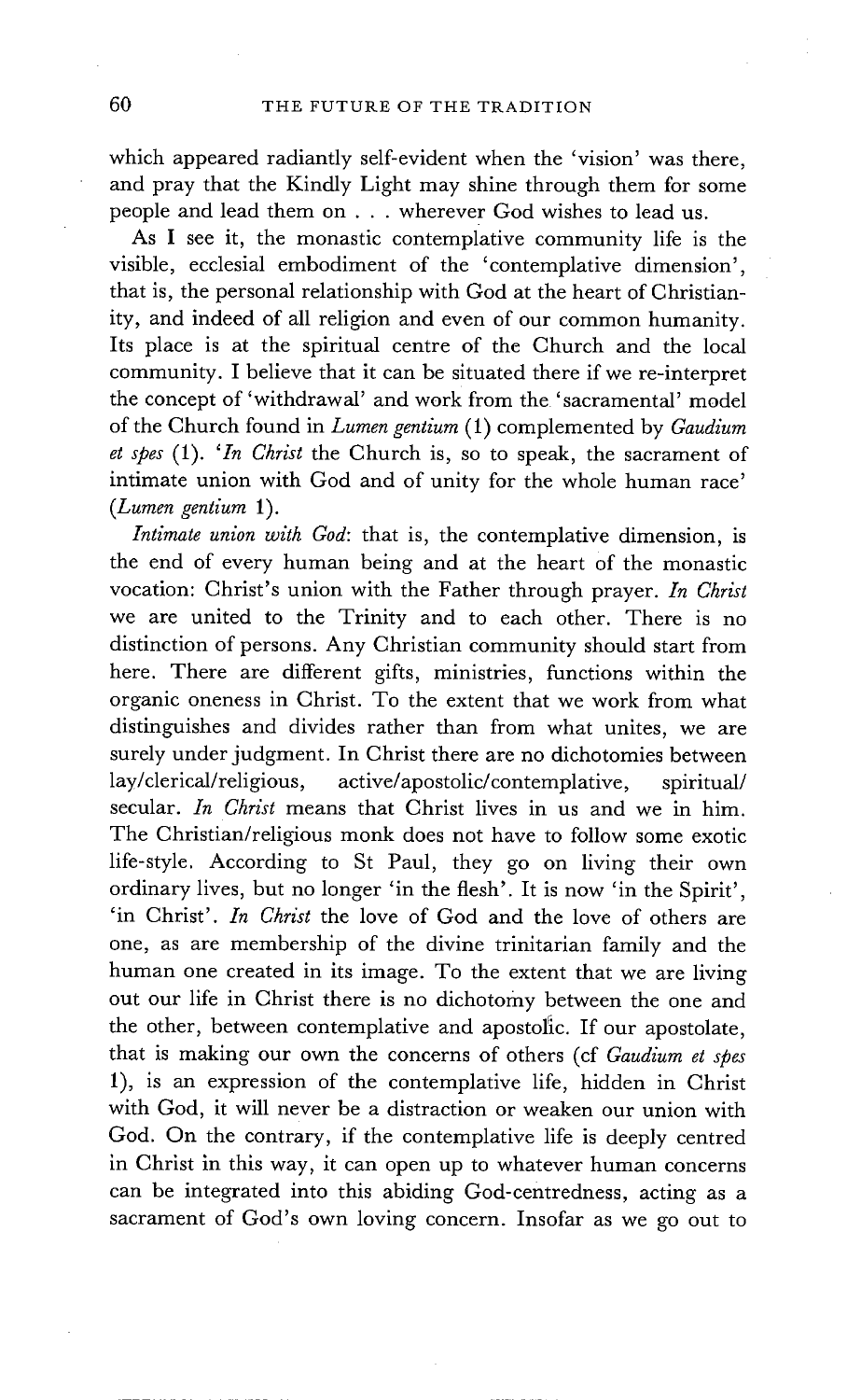others in and with Christ, 'outreach' does not draw us away from our union with God; it draws others into it.

The contemplative dimension affirms *life,* the fulness of the life of the Trinity into which we are adopted in Christ, but also human life, especially family life, created to image the divine life lived divinely by the Word made flesh.

#### POSSIBLE FUTURE DIRECTIONS

In a talk to the Conference of Major Superiors, Sr Margaret McHard S.N.D., Radio and Television Officer for the Bishop's Conference, says that some evaluation of the communications structures within a religious congregation could form a good starting point for looking at future developments. This comes too late to be taken into account in the first part of this article, but it adds another dimension to what has been said about monastic enclosure. Sr Margaret also speaks of the use of communication to create a community's self-image. This supports my contention that a fresh self-image for monastic contemplatives is possible if the traditional image of 'enclosure = minimum communication' is replaced by one of *koinonia,* communion. Sister Margaret concluded: 'there is a real longing for community in the Church and the world today. People need to belong. Maybe the charism we religious have to offer to the people of our own age is the creation of community through communication'. For contemplatives this would be primarily through communication with Christ and his members in a life dedicated to the search for union with the Father through prayer: *sacraments* of the praying Christ.

#### *Communication through cases of stiUness and prayer*

'In the old days' it was comparatively easy to find time and a quiet place for prayer; in church outside service time (or even during a 'silent' Mass!); in one's own room at home or in a quiet corner of a garden or park. In these days of closed churches, bedsitters, perpetual noise and the danger of mugging after dark, finding time and place for prayer is less easy. This is one reason for making and seeing contemplative communities as *oases,* places of silence and stillness to which people can come to spend time with God. Though still 'apart' physically, they would be *seen* as an integral part of the local community, religious and secular: a concrete, visible *representation*—'sacrament'—of the contemplative dimension of the common baptismal vocation. Their mere existence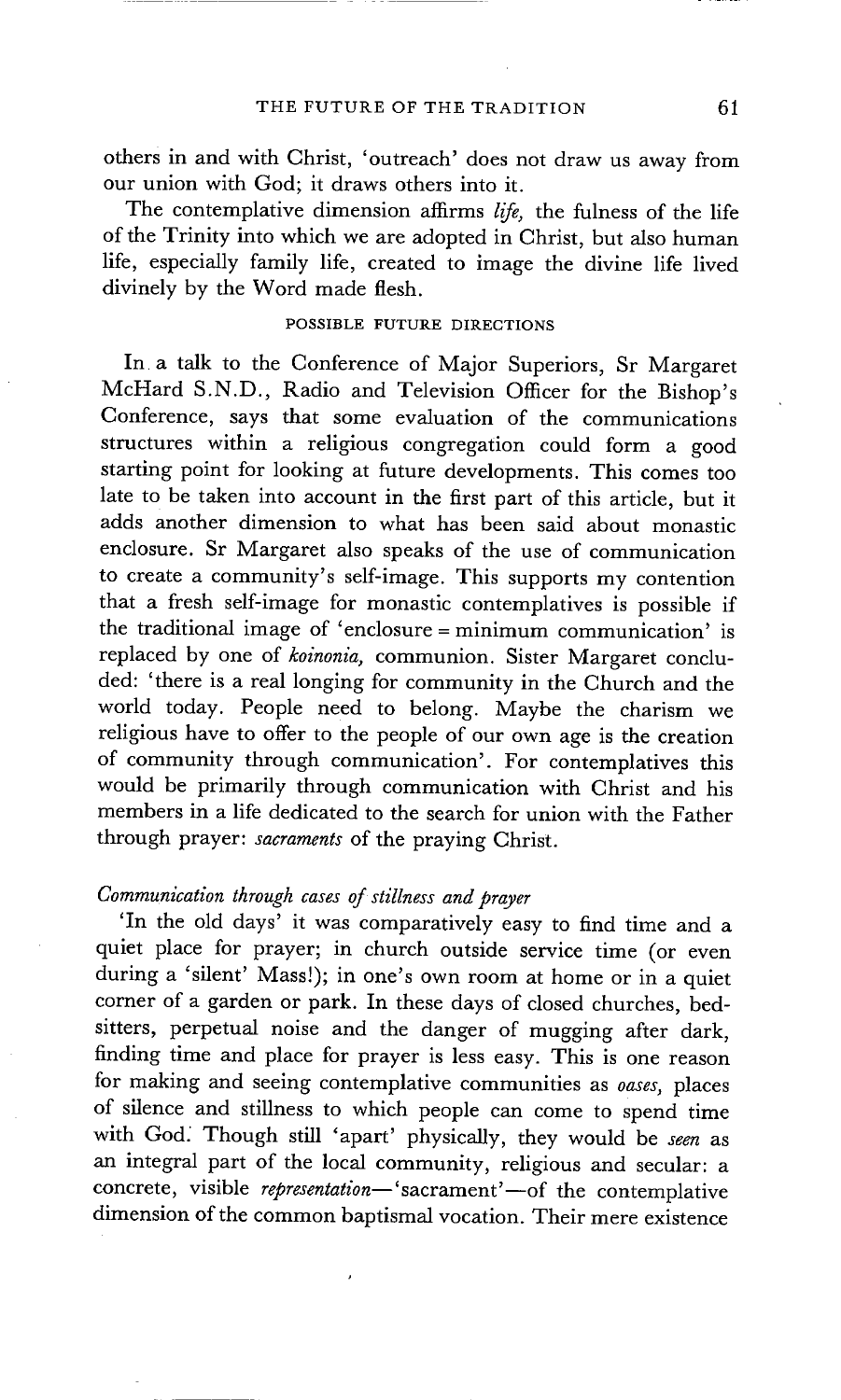would be a standing reminder of this. Not a few contemplatives feel, like Cardinal Pironio<sup>6</sup> and other bishops, that the order of contemplatives is also being called to a further aspect of 'the ministry of prayer': to act as support and resource for people 'in the world' who need company, reassurance and guidance in the ways of prayer along which God is leading them.

If such a role is accepted, what happens to the physical hiddenness of monastic contemplatives by which they, their legislators and preachers set such store, building on St Paul's statement to the Colossians (3, 3): 'You have died and your life is hid with Christ in God'? The 'enclosure' interpretation may be an attractive 'accommodation' but it is certainly not what Paul was saying to those early Christians.

The hiddenness lies in the 'mystery'--translated *sacramentum* in Latin, 'hidden for ages and generations but now made manifest to his saints . . . this mystery is *Christ in you* the hope of glory' (Col 1, 27). Paul wrestles with language and invents it as he tries to convey to his converts the intimacy and uniqueness of this relationship, what it *means* to be 'in Christ Jesus'. It is something quite new, a new creation, a *new creature,* consisting of Christ the Head and all his members bonded together in a unity analagous to, but of a different quality from, the unity of the humanity of Christ with the Person of the Word. Blessed Elizabeth of the Trinity, that young Carmelite whose penetration of Paul's thought is second to none, coined an untranslatable phrase, *une humanité de surcroft.* 'Spirit of Love', she prayed in her act of consecration to the Blessed Trinity, 'descend within me and reproduce within me as it were an *incarnation of the Word* that I may be to him another humanity wherein he renews his mystery'. 'It is no longer I who live, but Christ lives in me' (Gal 2, 20).

#### *Faith communities: witness to the invisible*

My tentative suggestions about possible future directions all flow from that key text from Vatican II, *Lumen gentium (1):* 'In *Christ,*  the Church is, so to speak, *the sacrament of intimate union with God*  and of *unity for the whole human race'.* As Aloys Grillmeier points out<sup>7</sup> there is no definition of the expression and no explanation of how the term 'sacrament' is to be applied to the Church. Yet it is basic for the ecclesiology of the Constitution and indeed of the whole Council, and the notice of the Church as the sacrament of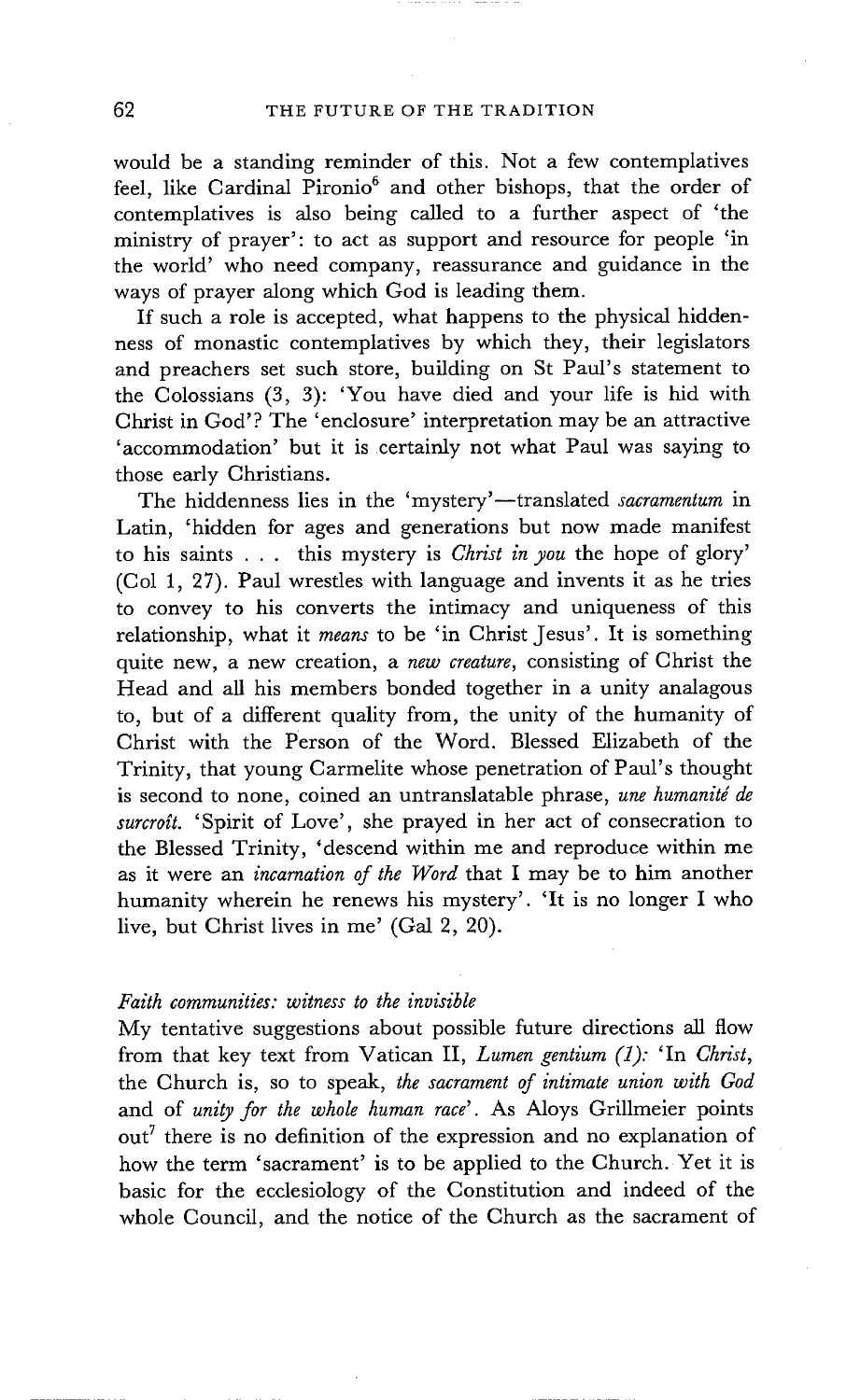salvation forms a close link with both patristic and modern theology. Other models for the Church are proposed in Council documents or by theologians writing later, but this seems to me one of the deepest and potentially most fruitful in the search for a fresh ecclesial model for the contemplative life.

Situating this life within this sacramental model of the Church sets it firmly in the perspective of the invisible spiritual realities. and could perhaps also provide a meeting ground with those who are seriously seeking an inner life and faith in the invisible, but who do not find them in the experience available in organised Christianity as they meet it 'outside'. I also envisage 'fellowship' with contemplatives of other faiths and see this as a 'contribution to the development of the world community'. 8

A recent *Pro Mundi Vita* bulletin on *The child and the spiritual void today* (105, 1986/2) makes the point that in today's world, the spiritual should not be confused with the religious: 'the spiritual goes beyond the religious and the religious can also cover the nonspiritual when it limits itself to beliefs and practices which have no interiority'.9 (A good test of the continuing value of peripheral monastic traditions?) 'One can belong to a religion without being open to interiority', and, on the other hand, 'concern for the invisible, meditation, reflection on the meaning of existence, contemplation, prayer itself, are to be found among non-religious people and serve to inspire their action, their devotion and their sacrifices. They can moreover be the subject of non-religious formation, techniques and guidance'.<sup>10</sup>

#### STAND ASIDE TO GO DEEPER

~.

*Hearers of the Word. 'Sacrament of the Christian community as it listens to and reflects on God's Word to the world'.* 

Lectio divina-prayerful reflection and study of the scriptures and other spiritual writers (i.e tradition) is another strand by which the monastic tradition could profitably be integrated into the wider Church today.

Mary, the Mother of God, hearing the word and keeping it in her heart, and Mary of Bethany, sitting at the feet of Jesus in the characteristic attitude of the disciple, are favourite models for this aspect of the contemplative vocation. Since the introduction of the vernacular into the liturgy and the opening up of the world of the bible Christian to Roman Catholics by the ecumenical movement,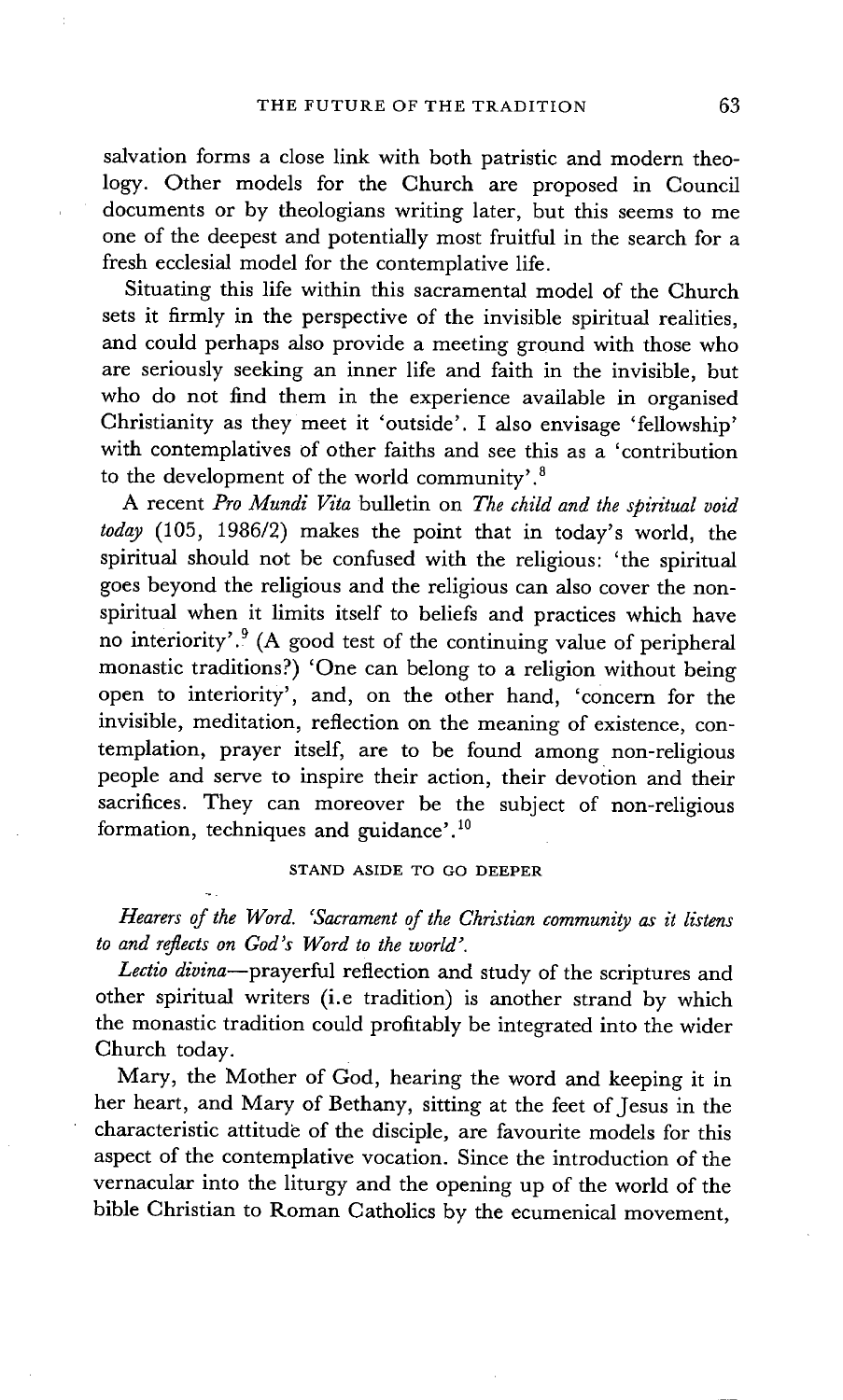its importance in the common Christian vocation and spirituality has been better appreciated and catered for.

The Vatican II statement on Divine Revelation *(Dei verbum)* says that as the apostolic tradition is received and handed on through the ages, the Church contemplates God in it and deepens her understanding, not only through ministerial preaching, but also by 'reflection and study on the part of the faithful who ponder them in their hearts and from a more profound experienced penetration of spiritual matters' (7&8).

In his Encyclical Letter on development *(Populorum progressio),*  Pope Paul said that the Church's special contribution to this process is 'what she possesses as her characteristic attribute: a global vision of man and the human race' (13) so that if

further development calls for the work of more and more technicians, even more necessary is the deep thought and reflection of wise men in search of a new humanism which will enable modern man to find himself anew by embracing the higher values of love and friendship, prayer and contemplation (20).

Today the contribution of feminist theology has to be taken into account, so that the thought and reflection of wise women, not least monastic contemplatives, may add a new dimension to the thinking of wise men!

Giving access to their libraries in some way, as well as sharing their reflection and contemplative experience, with prayer and study groups and individual seekers, could be a practical expression of monastic *koinonia* in this area.

#### *Communication through community: 'monastic experience'?*

The Third National Congress of the (British) National Centre for Christian Communities and Networks will be devoted to studying: 'A pattern of possibilities: sharing a new vision of Church'. Unfortunately it takes place in July, too late for our purposes. Without knowing very much about NACCAN, I feel that anyone thinking about future possibilities for contemplative communities ought to be in touch, as some are already. We are all in the same boat, trying to find fresh ways of expressing the community dimension of Christian living. This is necessary in every generation and vital in our time when old patterns of relationship have broken down. Young people especially are experimenting with new ways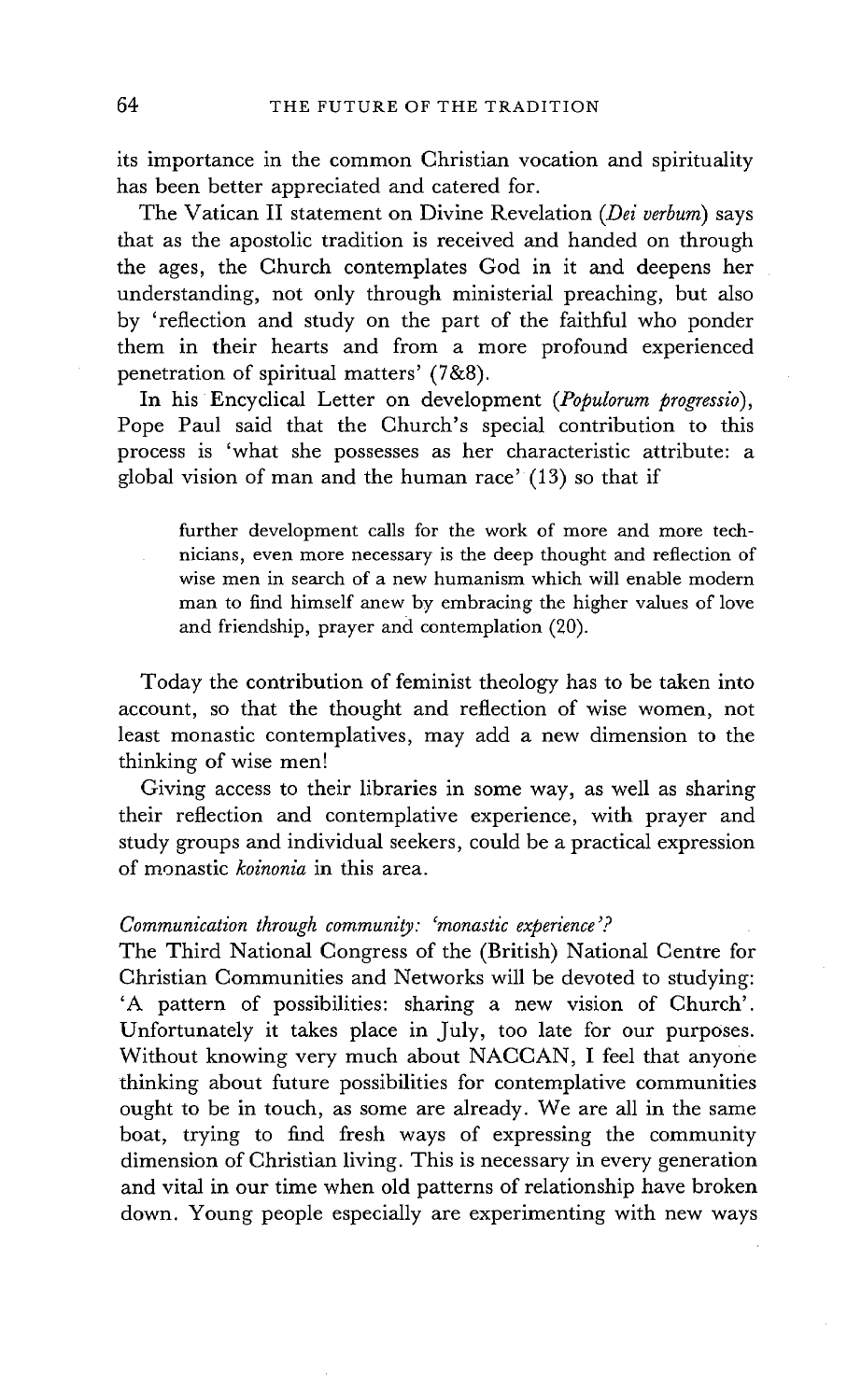of living together as in basic communities in the Third World and increasingly elsewhere. *They* are the future. If the monastic tradition lives, it will be through them. How can their 'truth' and that of traditional monasticism meet and become integrated before it is too late?

Perhaps this can happen only in existing communities. And to be acceptable the monastic community must be seen to be what it represents; intent on union with God through prayer and open to unity with all humanity and to empathy with its needs and concerns. But it must also be seen as warm, caring, welcoming; called together by God to share in the life of the Trinity, but well aware that every human family is made and must be built upon that divine image.

Some contemplative communities retain much of their traditional life, while running a conference or retreat centre; others run 'houses of prayer'. Could there be a third option, that is, some communities open to receive people for longer or shorter periods of 'monastic experience', to share fully in the ordinary life of the community, with or without some form of commitment or covenant? Could we envisage some sort of network, however small, of monastic communities willing to pioneer such an experiment: to serve as 'open enclosures' of silence and contemplative prayer, supporting and supported by the various types of prayer and meditation groups which have sprung up all over the country during the past twenty years? A certain mobility within the network would be desirable, and at least one community composed of representatives of the different monastic traditions and of other ecumenical groups with similar goals. To live and work and pray together and study at depth the contemplative dimension of human living and the role of the monastic tradition within it, could be a valuable expression of the ministry of reconciliation (cf 2 Cor 5, 18) and evidence of our seriousness to *be* what we represent: 'one in Christ' and 'sacraments' of his prayer for this unity.

Would it be possible to be open to this form of 'monastic experience' while preserving the essentials of the traditional atmosphere of silence and prayer? One of our friends says:

Yes! We *know* it works; we have tried it.

We in the 'world' find it increasingly difficult to find time or space or place for quiet prayer or meditation, but there at Carisbrooke the whole day, be it ever so busy, is spent in prayer and meditation.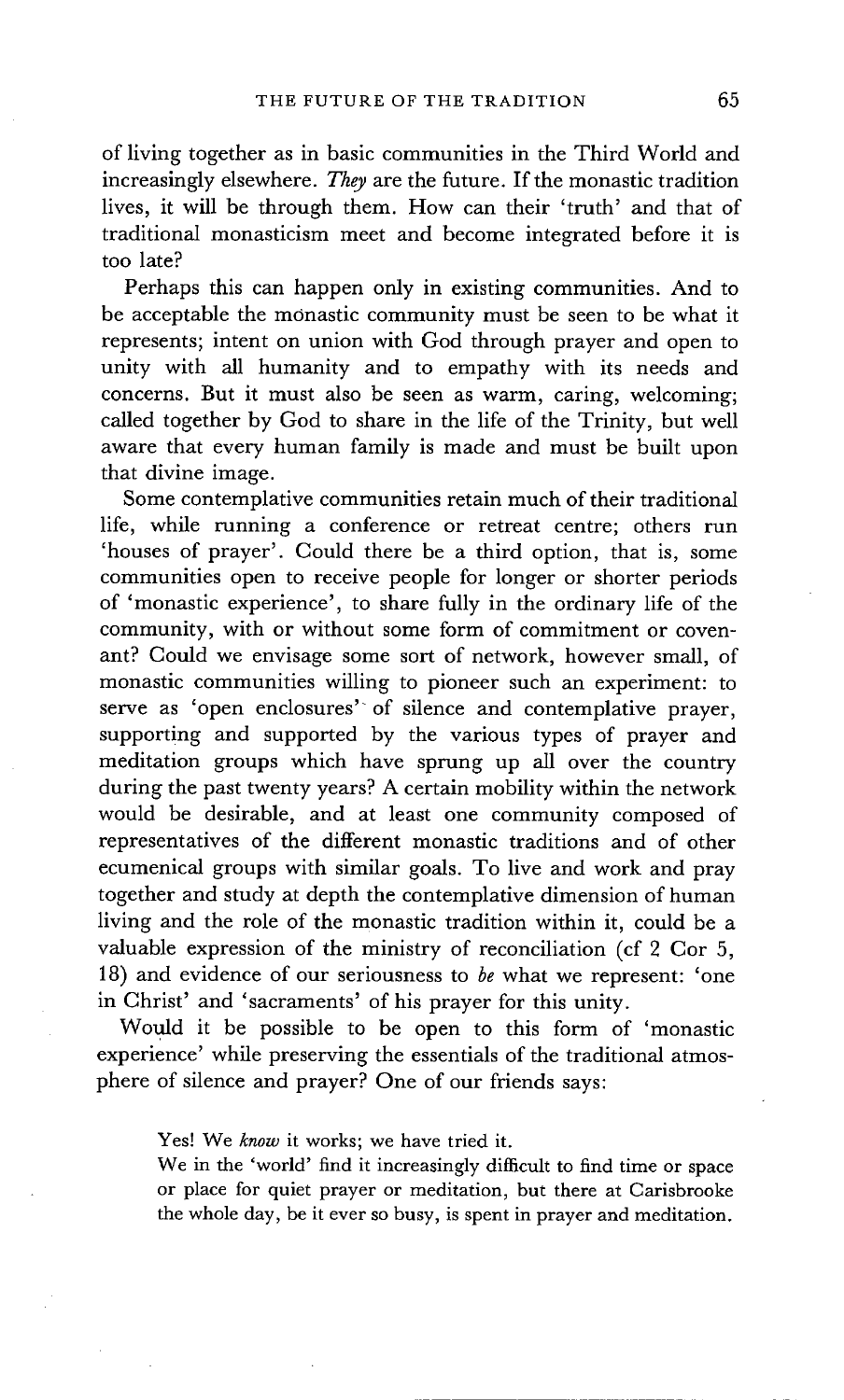Prayer is sort of made manifest, in some way becomes part of everything, so that one goes about normal everyday things and prayer is at one's side and in one's being.

Here I must say a word about the healing power of Carisbrooke. Both E. and I have experienced amazing changes in family situations which had us in despair. This I'm convinced is the result of prayer and the healing effect of Carisbrooke upon us which has carried over into these situations.

Now it came to me as we followed through all the prescribed customs at Mass: we (the outsiders) have lived out our vocations in the hectic and frenetic market-place of the world, while the nuns have quietly and hiddenly offered themselves throughout the years in dedicated prayer and service, and now, in their charity, they have invited us to 'come away and rest awhile', 'watch and pray with us' and brought the two vocations together in unity, like two rivers converging to form one lake, a natural convergence of spirits pursuing the same goal . . . Bishop Kallistos Ware said of Christian unity that it's like a wheel . . . God is the hub at the centre; we are at the rim . . . the closer we come to God, the closer we come to each other. We can see this happening in many situations . . . and I don't think there is any reason to fear this closer unity among us . . . If we are God-centred all will be well.

If Sr Margaret McHard is right in believing that community is built up through communication, perhaps we contemplatives, especially the older ones, who were formed rather for noncommunication, will need retraining in communication skills. This need not involve much speaking or media publicity. Primarily it would call for clarification of our thinking and understanding of the monastic vocation, so as to be able to give a coherent account of it to those who know nothing of its background and tradition. Our thinking about the future of the contemplative life must be open to the stars and comprehensible to those who know nothing of its history. Wherever it may be led, its goal and centre will be there: the God in whom we live and move and have our being, the Love that moves the sun and the other stars<sup>11</sup> and which holds God and humankind together in an inseparable embrace in the heart of Christ.

#### **NOTES**

<sup>&</sup>lt;sup>1</sup> The ecumenical meeting of members of contemplative communities at Roehampton, near London, at Easter 1986 was to commemorate 'Twenty years on' from Vatican II, to evaluate contemplative life in Britain in those years, and to look to its future.